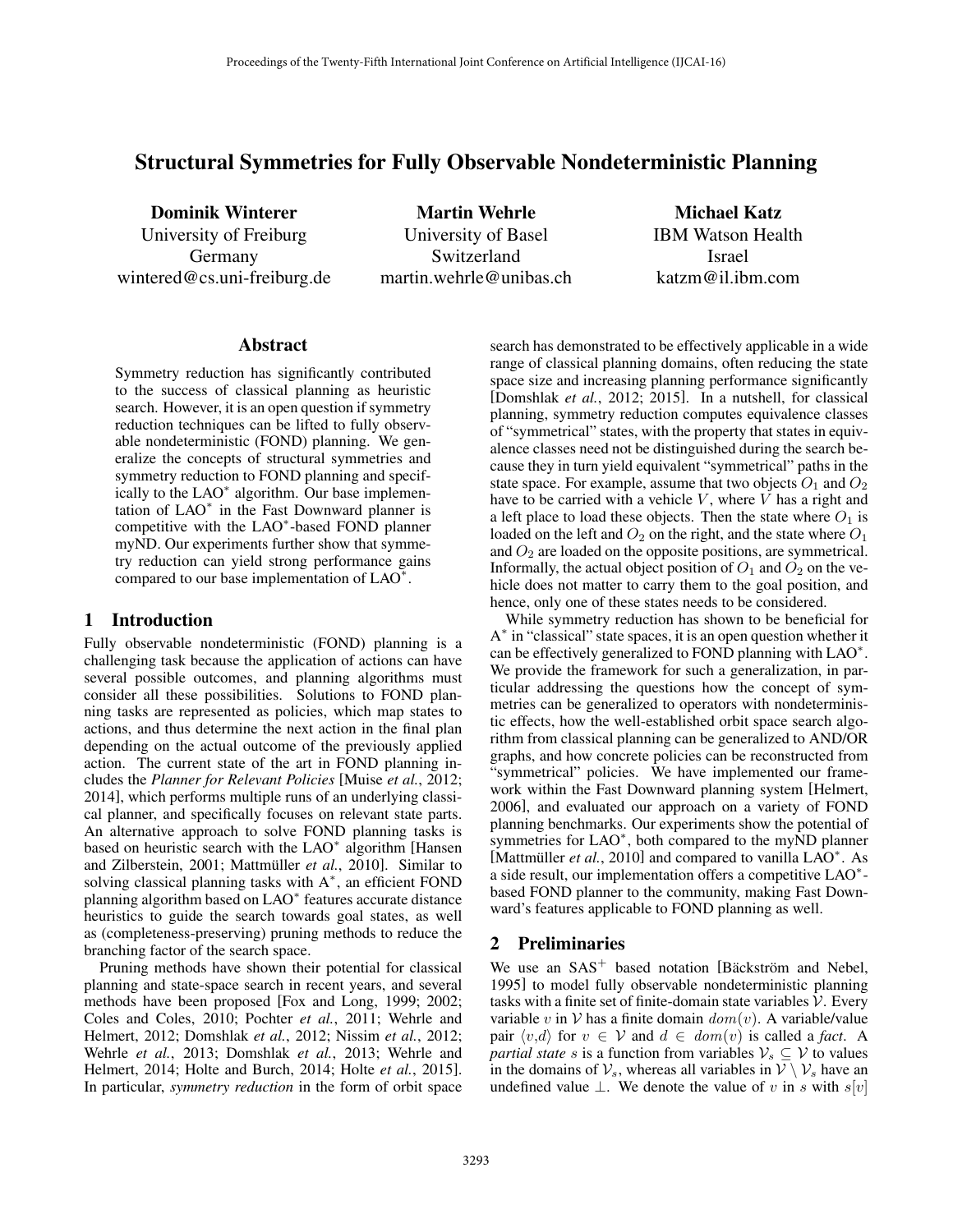(including  $s[v] = \perp$  if  $v \in V \setminus V_s$ ). By *vars*(*s*) we denote the subset of variables for which a value is defined by the partial state *s*. A *state* is a partial state where all values are defined, i.e., with  $vars(s) = V$ . A state *s* complies with a partial state  $t$ , denoted by  $s \supseteq t$ , if  $s[v] = t[v]$  for all  $v \in vars(t)$ .

We consider *fully observable nondeterministic* (FOND) planning tasks. In contrast to classical planning, operators in FOND planning can have several possible effects, where only one of these effects is applied when the operator is executed. Formally, FOND planning tasks are defined as follows.

Definition 1 (fully observable nondeterministic planning task). *A fully observable nondeterministic (FOND) planning task is a tuple*  $\Pi = \langle V, \mathcal{O}, s_0, s_\star \rangle$ *, where* 

- *V is a finite set of finite-domain state variables,*
- *O is a finite set of nondeterministic operators,*
- *• s*<sup>0</sup> *is the initial state, and*
- $s_{\star}$  *is a partial state called goal.*

*A* nondeterministic operator  $o \in O$  *has the form*  $\langle pre(o), \text{effs}(o) \rangle$ , where  $pre(o)$  is a partial state that denotes *the* precondition *and*  $effs(o)$  *is the set of* effects *of o*, *where each effect in effs(o) is a partial state.* 

In the following, we will denote a *nondeterministic operator* as an *operator* unless stated otherwise. An operator *o* is *applicable* in a state *s* iff  $s[v] = pre(o)[v]$  for all  $v \in vars(pre(o))$ . If operator *o* is applicable in *s*, the set of *successor states*  $o(s) := \{o_{\text{eff}}(s) \mid \text{eff} \in \text{effs}(o)\}\$  of *s* is obtained from *s* based on the successor states  $o_{\text{eff}}(s)$  for each  $\text{eff} \in \text{effs}(o)$ , where  $o_{\text{eff}}(s)$  is obtained from *s* by setting the values of variables in  $vars(eff)$  to their values in  $eff$ , and leaving the remaining variable values unchanged. We denote the set of applicable operators in *s* by *app*(*s*).

For a FOND planning task  $\Pi = \langle V, \mathcal{O}, s_0, s_\star \rangle$ , we define the *transition system* of  $\Pi$  as  $\mathcal{T}^{\Pi} = \langle S, T, s_0, S_{\star} \rangle$ , where *S* is the set of  $\Pi$ 's states, and  $T \subseteq S \times O \times S$  is the set of transitions, with  $\langle s, o, s' \rangle \in T$  iff *o* is applicable in *s*, and *s'* is a possible outcome of applying *o* in *s*, i.e.,  $s' \in o(s)$ . Furthermore,  $s_0$  is the initial state, and  $S_{\star}$  is the set of goal states, i.e., the set of states that comply with  $s_{\star}$ .

As mentioned, operators generally can have several effects, and applying an operator in a state yields a successor state where (nondeterministically) one of these effects has been applied. Hence, solutions to FOND planning tasks are not linear operator sequences as in classical planning, but rather *policies* which determine the next plan operator depending on the outcome of the previously applied plan operator.

**Definition 2** (policy). Let  $\Pi$  be a FOND planning task with *set of states S. A policy is a mapping*  $\pi : S \rightarrow \mathcal{O} \cup \{\perp\}$ *, which maps states to operators, or*  $\pi$  *is undefined (i.e.,*  $\pi(s) = \perp$ *).* 

We shortly denote the sequential application of the operators determined by  $\pi$  as *following*  $\pi$ . A policy  $\pi$  is called *weak* if  $\pi$  defines at least one path from the initial state to a goal state when following  $\pi$ . In this case,  $\pi$  is called a *weak plan* for  $\Pi$ . A policy  $\pi$  is *closed* if following  $\pi$  either leads to a goal state, or to a state where the policy is defined. It is *proper* if from every state visited following  $\pi$  there exits a path to a goal state following  $\pi$ . A policy that is closed and proper is called a *strong cyclic plan* for  $\Pi$ . Furthermore,  $\pi$  is *acyclic* if it does not revisit already visited states. A closed and proper acyclic policy is called a *strong plan* for  $\Pi$ .

Informally, a weak plan is a sequence of operators which leads to a goal state if all nondeterministic operator outcomes were deterministic, which corresponds to a plan in classical planning. A strong plan guarantees that a goal state is reached, where an upper bound on the number of plan steps exists. In contrast, strong cyclic plans require a finite number of steps to reach a goal state, but no such upper bound on the plan steps can be provided a priori. However, strong cyclic planning is based on the fairness assumption, i.e. there is a nonzero probabilty that a goal state can be reached when following a strong cylic plan. We focus on the problem of finding strong cyclic plans with the  $LAO^*$  algorithm.

#### 2.1 Symmetry Elimination in Classical Planning

Symmetry elimination has shown its potential for planning in several contexts [Fox and Long, 1999; 2002; Rintanen, 2003; Coles and Coles, 2010; Pochter *et al.*, 2011; Domshlak *et al.*, 2012; 2013; Shleyfman *et al.*, 2015]. Symmetry elimination considers equivalence classes of symmetrical states, and allows for using representative states of each equivalence class. Recently, Shleyfman et al. [2015] introduced the notion of *structural symmetries*, which captures previously proposed concepts of symmetries for classical planning. In a nutshell, structural symmetries directly work on the factored representation of a classical planning task  $\Pi$ . They map operators to operators, and facts to facts in a way that the induced mapping on the state space graph  $\mathcal{T}_{\Pi}$  is an automorphism of  $\mathcal{T}_{\Pi}$ .

Symmetry elimination has been considered in particular for planning as heuristic search. For a classical planning task  $\Pi$ with state set *S*, a set of structural symmetries  $\Sigma$  induces a group  $\Gamma$  and an equivalence relation  $\sim_{\Gamma}$  on *S*, where  $s \sim_{\Gamma} s'$ iff there is  $\sigma \in \Gamma$  such that  $\sigma(s) = s'$ . For a state *s*, pruning algorithms based on symmetry elimination only consider the equivalence classes of the successor states of *s* instead of all successor states, and only keep one representative element of these classes. In this sense,  $A^*$  with symmetry elimination applies all operators in *s*, but prunes some of the resulting successor states. The resulting reduced state transition graph is guaranteed to still contain an optimal plan in *s*. To achieve this, an algorithm called *orbit space search* has been introduced [Domshlak *et al.*, 2015]. Orbit space search works directly in the *orbit space* induced by canonical representatives: Orbit space search searches the state space graph induced by canonical representatives for each encountered state, where states are mapped to corresponding representatives. As computing single canonical states for all symmetrical states is not tractable, a greedy approach is employed to compute symmetrical states in a safe way.

# 3 Structural Symmetries for FOND Planning

Structural symmetries [Shleyfman *et al.*, 2015] are naturally extended to FOND planning tasks.

Definition 3 (structural symmetry). *For a FOND planning task*  $\Pi = \langle V, \mathcal{O}, s_0, s_* \rangle$ , let *F be the set of*  $\Pi$ *'s facts, i.e.,*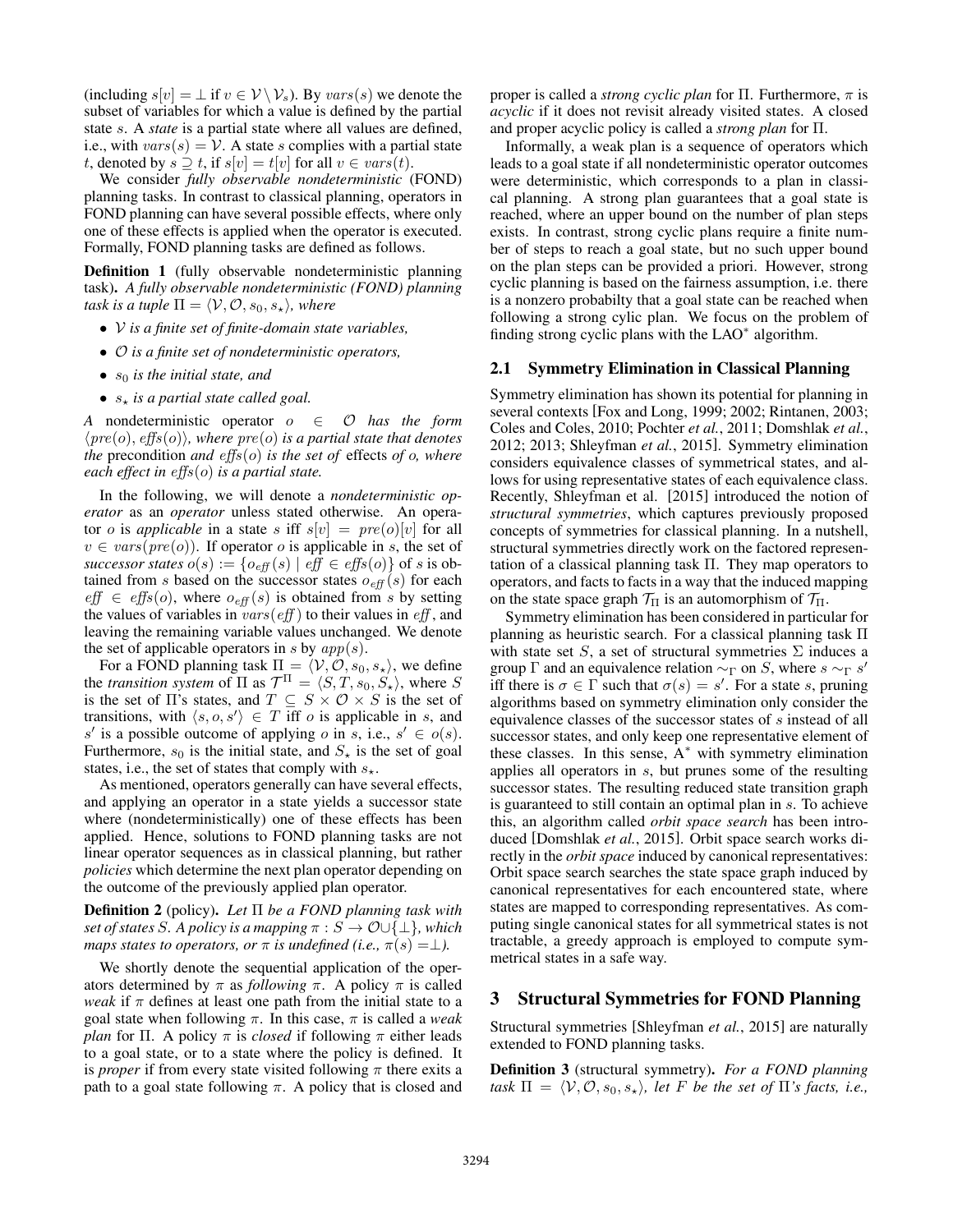*pairs*  $\langle v, d \rangle$  *with*  $v \in V$ ,  $d \in dom(v)$ . A structural symmetry *for*  $\Pi$  *is a permutation*  $\sigma : \mathcal{V} \cup F \cup \mathcal{O} \rightarrow \mathcal{V} \cup F \cup \mathcal{O}$ *, where* 

- *1.*  $\sigma(V) = V$  and  $\sigma(F) = F$  such that  $\sigma(\langle v, d \rangle) = \langle v', d' \rangle$ *iff*  $v' = \sigma(v)$ *,*  $d \in dom(v)$ *, and*  $d' \in dom(v')$
- 2.  $\sigma(\mathcal{O}) = \mathcal{O}$  *such that for*  $o \in \mathcal{O}$ ,  $\sigma(\textit{pre}(o)) = \textit{pre}(\sigma(o))$ ,  $\sigma$ (*effs*(*o*)) = *effs*( $\sigma$ (*o*))
- *3.*  $\sigma(s_{\star}) = s_{\star}$

*where*  $\sigma(\{x_1, ..., x_n\}) := \{\sigma(x_1), ..., \sigma(x_n)\}$ *, and for a partial state s*,  $s' := \sigma(s)$  *is the partial state obtained from s such that for all*  $\langle v, d \rangle$  *with*  $v \in vars(s)$  *and*  $d \in dom(v)$ *,*  $\sigma(\langle v, d \rangle) = \langle v', d' \rangle$  and  $s'[v'] = d'.$ 

The only difference to structural symmetries for classical planning tasks is bullet point 2., second part, where we require  $\sigma(effs(o)) = effs(\sigma(o))$ , i.e., several effects of *o* are taken into account by  $\sigma$ , and the set of  $\sigma$ 's effects is mapped to the corresponding effect set of *o*'s symmetrical counterpart.

To describe how to handle symmetries, we need the notion of *Canonical mappings*.

**Definition 4** (canonical mapping). A mapping  $C : S \mapsto S$  is *called a* canonical mapping *if for each state*  $s \in S$  *there exists a structural symmetry*  $\sigma_s$  *such that*  $C(s) = \sigma_s(s)$ *. The state C*(*s*) *is called the* canonical state *of s. A canonical mapping C is* perfect *if for each pair of symmetrical states s and t, we have*  $C(s) = C(t)$ *.* 

As computing perfect canonical mappings is intractable, in practice, a greedy approach to compute canonical mappings is usually employed. Such a greedy approach is safe in the sense that states might not be recognized as symmetrical although they are. From now on, we assume a greedy algorithm for computing canonical mappings *C*. For a canonical mapping *C*, let  $S^C = \{C(s) \mid s \in S\}$  be the set of canonical states of ⇧. We can now define induced *canonical transition systems*.

Definition 5 (canonical transition system). *Given a transition system*  $\mathcal{T}^{\Pi} = \langle S, T, s_0, S_{\star} \rangle$  *of the planning task*  $\Pi$ *, a canonical mapping C induces the* canonical transition system  $\mathcal{T}^{\Pi,C} = \langle S^C, T^C, s^C_0, S^C_{\star} \rangle$ , where  $S^C$  is the set of canonical *states of*  $\Pi$ *, and*  $T^C = \{ \langle C(s), o', C(t) \rangle \mid \langle s, o, \cdot \rangle \in T, o' =$  $\sigma_s(o), t \in o'(C(s))$  *be the set of canonical transitions. Furthermore,*  $s_0^C = C(s_0)$ *, and*  $S^C_* = \{C(s) \mid s \in S_*\}$ *.* 

For brevity, we will often write  $\mathcal{T}^C$  instead of  $\mathcal{T}^{\Pi,C}$  if the context is clear. In  $\mathcal{T}^C$ , each transition  $\langle C(s), o', C(t) \rangle$  in  $T^C$ is a triplet consisting of a canonical state  $C(s)$ , an operator  $o'$ applicable in  $C(s)$ , and a canonical state  $C(t)$ , which is the canonical state of a state resulting from applying  $o'$  in  $C(s)$ . A mapping  $\pi_c : S^C \mapsto \mathcal{O} \cup \{\perp\}$  is a canonical policy for  $\Pi$ . A canonical policy is a *weak canonical plan* if it is a weak plan for the canonical transition system, it is a *strong cyclic canonical plan* if it is a strong cyclic plan for the canonical transition system, and it is a *strong canonical plan* if it is a strong plan for the canonical transition system.

In the following, we provide an extension of the  $LAO^*$  algorithm with symmetry reduction, which results in an  $LAO^*$ search in a canonical transition system.

# 4 LAO<sup>\*</sup> in Canonical Transition Systems

We propose a FOND planning algorithm with symmetry reduction, consisting of three steps: Firstly, given the FOND planning task, compute a set of structural symmetries, which in turn determines the canonical transition system. Secondly, we propose a (straight-forward) extension of the  $LAO^*$  algorithm as previously used for FOND planning by Mattmüller et al. [2010]. The outcome is a strong cyclic canonical plan. Thirdly, in a post-processing phase and based on the strong cyclic canonical plan, a strong cyclic plan can be extracted.

The computation of structural symmetries is performed analogously as in classical planning. We refer the reader to the literature for details [Pochter *et al.*, 2011; Domshlak *et al.*, 2012; Shleyfman *et al.*, 2015]. For the search part, we propose a variant of LAO<sup>\*</sup> [Mattmüller et al., 2010], which is extended to perform its search in a canonical transition system instead of the original. This is achieved by replacing encountered states with canonical representatives. We call the resulting algorithm *canonical* LAO<sup>\*</sup> (CLAO<sup>\*</sup> for short). It is shown in Algorithm 1.

| Algorithm 1 The $CLAO^*$ algorithm                                            |                                                                                                                    |  |  |  |  |
|-------------------------------------------------------------------------------|--------------------------------------------------------------------------------------------------------------------|--|--|--|--|
| 1: Implicit graph $\mathcal{G}'$ consists of canonical initial state $C(s_0)$ |                                                                                                                    |  |  |  |  |
| 2: while $C(s_0)$ unsolved do                                                 |                                                                                                                    |  |  |  |  |
| $\overline{3}$ :                                                              | $E \leftarrow$ UNEXPANDEDNONGOAL(TRACE( $\mathcal{G}'$ ))                                                          |  |  |  |  |
| 4:                                                                            | if $E = \emptyset$ then $E \leftarrow$ UNEXPANDEDNONGOAL $(\mathcal{G}')$                                          |  |  |  |  |
| 5:                                                                            | $N \leftarrow$ EXPANDALL $(E)$                                                                                     |  |  |  |  |
| 6:                                                                            | <b>for each</b> new state $s \in N$ <b>do</b>                                                                      |  |  |  |  |
| 7:                                                                            | add canonical state $C(s)$ to implicit graph $\mathcal{G}'$                                                        |  |  |  |  |
| 8:                                                                            | connect $C(s)$ to its ancestor                                                                                     |  |  |  |  |
| 9:                                                                            |                                                                                                                    |  |  |  |  |
|                                                                               | $f(C(s)) \leftarrow \begin{cases} 0 & \text{if } C(s) \supseteq s_\star \\ h(C(s)) & \text{otherwise} \end{cases}$ |  |  |  |  |
| 10:                                                                           | $\mathcal{Z} \leftarrow$ BACKWARDREACH $(E)$                                                                       |  |  |  |  |
| 11:                                                                           | VALUEITERATION( $Z$ )                                                                                              |  |  |  |  |
| 12:                                                                           | $SOLVELABELLING(\mathcal{G}')$                                                                                     |  |  |  |  |
| 13: return POLICYEXTRACTION(TRACE(G'))                                        |                                                                                                                    |  |  |  |  |

CLAO<sup>\*</sup> starts off with the canonical representative  $C(s_0)$ of the initial state  $s_0$  (line 1). As long as the algorithm does not find a solution for the canonical initial state  $C(s_0)$ , it performs regular  $LAO^*$  for FOND planning (using a given heuristic *h*), with the exception that the successors resulting from operator applications are replaced by their respective canonical representatives.

As a final step, if a solution has been found by  $CLAO^*$ , a concrete policy is extracted. For this step, we refer back to the definition of canonical mappings (Def. 4): For a perfect canonical mapping, it suffices to define the concrete policy as

$$
\pi(s) := \sigma_s^{-1}(\pi_c(C(s)))
$$

for all states *s* and corresponding canonical states *C*(*s*). As mentioned earlier, computing perfect canonical mappings is not tractable, and hence canonical mappings will rarely be perfect in a practical setting. Consequently, if the canonical mapping is not perfect, there can be two symmetrical states, such that the canonical policy is defined for only one of them, hence the policy extraction algorithm becomes slightly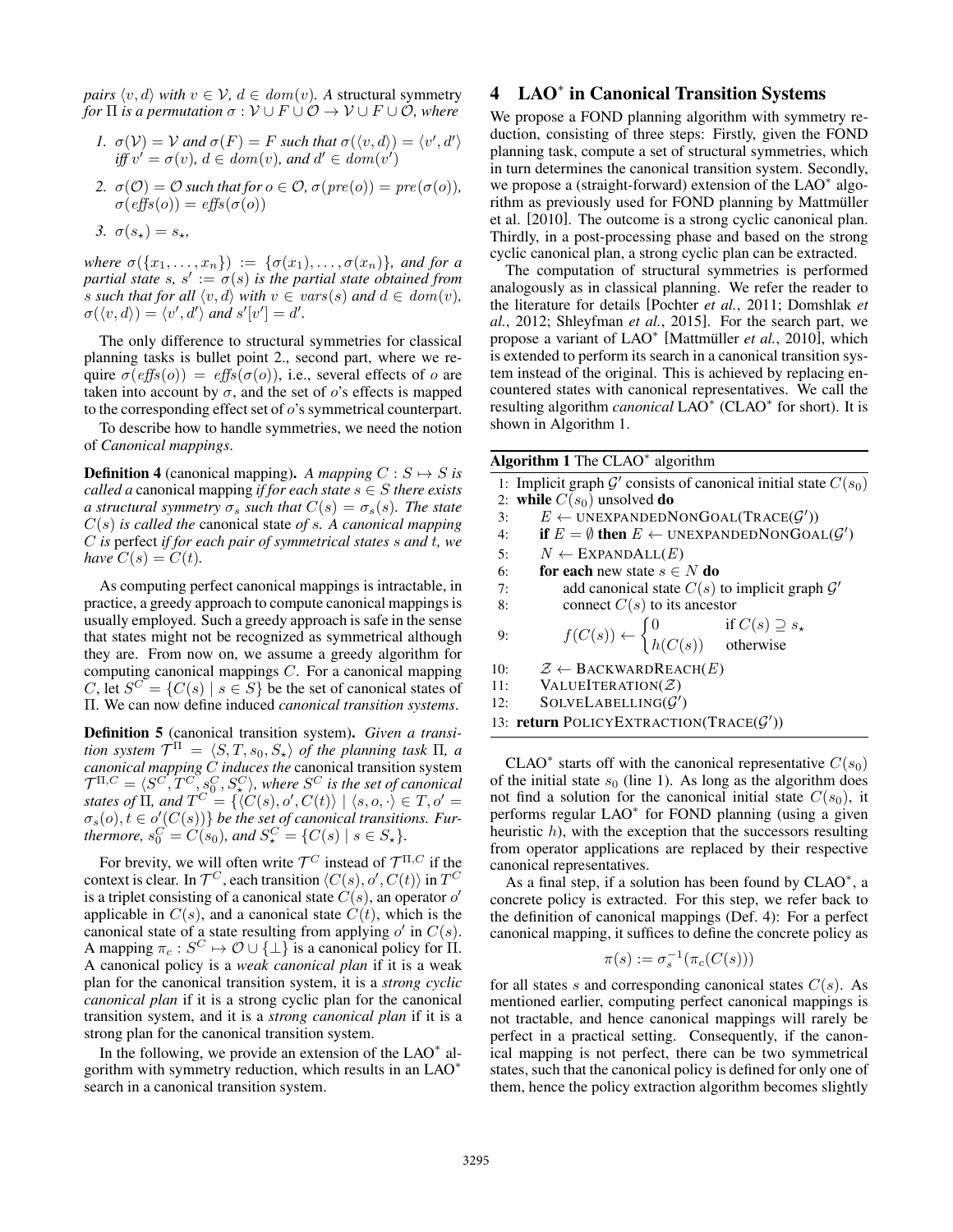Algorithm 2 Solution reconstruction algorithm

|     | 1: function POLICYEXTRACTION( $\pi_c$ )                                                               |
|-----|-------------------------------------------------------------------------------------------------------|
| 2:  | Input: A canonical policy $\pi_c$                                                                     |
| 3:  | <i>OPEN</i> is a queue initialized with $s_0$                                                         |
| 4:  | CLOSED is a closed list, initally empty                                                               |
| 5:  |                                                                                                       |
| 6:  | $\rho_{s_0} \leftarrow \sigma_{s_0}$ $\pi(s_0) \leftarrow \rho_{s_0}^{-1}(\pi_c(C(s_0)))$             |
| 7:  | while $OPEN$ is not empty do                                                                          |
| 8:  | $s \leftarrow \text{pop}(\text{OPEN})$                                                                |
| 9:  | Add s to CLOSED                                                                                       |
| 10: | $s^c \leftarrow \rho_s(s)$                                                                            |
| 11: | if $\pi_c(s^c) = \perp$ then continue                                                                 |
| 12: | $o \leftarrow \pi(s)$                                                                                 |
| 13: | for each successor state t in $o(s)$ do                                                               |
| 14: | if $t \in CLOSED$ then continue                                                                       |
| 15: | $\overline{t} \leftarrow \rho_s(t), \quad t^c \leftarrow C(\overline{t})$                             |
| 16: |                                                                                                       |
| 17: | $\rho_t \leftarrow \sigma_{\overline{t}} \circ \rho_s$<br>$\pi(t) \leftarrow \rho_t^{-1}(\pi_c(t^c))$ |
| 18: | Add t to $OPEN$                                                                                       |
| 19: | <b>return</b> policy $\pi$                                                                            |
|     |                                                                                                       |

more technical. For clarity of presentation, assuming nonperfect canonical mapping, through the section we will use the following notation. For a state *s*, with the canonical state  $C(s)$ , by  $s^c$  we denote the representative of *s* in the canonical policy. As mentioned above, although  $s$ ,  $C(s)$ , and  $s<sup>c</sup>$  are all symmetrical, *s<sup>c</sup>* can be different from the canonical state  $C(s)$  of *s*. The mapping  $\rho_s$  then denotes the structural symmetry mapping from the state *s* to the representative state *s<sup>c</sup>*, i.e.,  $\rho_s(s) = s^c$ .

The procedure POLICYEXTRACTION – to extract concrete policies from canonical mappings that are not perfect – is shown in Algorithm 2. It follows all possible outcomes from applying the policy, mapping the current state to a representative in the canonical policy, not necessarily its canonical state. The overall algorithm is complete.

Theorem 1. *The* CLAO<sup>\*</sup> algorithm followed by POLICYEX-TRACTION *preserves the completeness of* LAO<sup>\*</sup>.

*Proof.* The algorithm described in Algorithm 1 is an LAO<sup>\*</sup> search in the canonical transition system and thus returns a strong cyclic canonical plan, if the task is solvable. Otherwise, it returns a policy  $\pi_c$  such that  $\pi_c(C(s_0)) = \perp$  and thus Algorithm 2 will return a policy  $\pi$  with  $\pi(s_0) = \perp$ .

Assuming that the task is solvable, we need to show that given the strong cyclic canonical plan  $\pi_c$ , the reconstruction step depicted in Algorithm 2 then returns a strong cyclic plan  $\pi$ . We show that by induction on the distance of a state from the initial state  $s_0$ , showing that for each state  $t$  with a parent  $s$ and an achieving operator  $o = \pi(s)$ , a corresponding state in the strong cyclic canonical plan with a policy operator defined can be found via the mapping  $\rho$ . First, for the initial state itself, its corresponding state is  $C(s_0)$ , mapped from  $s_0$  via the structural symmetry  $\rho_{s_0} := \sigma_{s_0}$ , with  $\pi_c(C(s_0))$  being defined, and the policy  $\pi(s_0)$  is then obtained from  $\pi_c(C(s_0))$ , as in lines 5–6 of Algorithm 2.

For the induction step, assume that (i) the corresponding state  $s^c = \rho_s(s)$  in  $\pi_c$  is defined for the parent *s* via  $\rho_s$ ,



Figure 1: A step of the policy reconstruction algorithm. Dashed edges correspond to symmetries.  $\rho_s$  and  $\pi(s)$  are known at the start of the step,  $\rho_t$  and  $\pi(t)$  are computed.

and (ii) the policy  $\pi$  is defined for *s*, with  $o = \pi(s)$  being the symmetrical operator to the operator  $\pi_c(s^c)$  via  $\rho_s$ , that is  $\rho_s(o) = \pi_c(s^c)$ . The step is visualized in Figure 1. Let *t* be a state resulting from an application of *o* in *s*, and let  $t = \rho_s(t)$  be the state resulting from mapping *t* with its parent symmetry  $\rho_s$  (line 15). Then, *t* is a state resulting from an application of  $\pi_c(s^c)$  in  $s^c$ . Let  $C(\bar{t})$  be the canonical state of  $\bar{t}$ . Then,  $(s^c, \pi_c(s^c), C(\bar{t}))$  is a transition in the canonical transition system that corresponds to an outcome of applying  $\pi_c(s^c)$  in  $s^c$ . Thus,  $\pi_c$  is defined on  $t^c := C(\bar{t})$ . The symmetry  $\rho_s$  maps from *t* to  $\bar{t}$  and  $\sigma_{\bar{t}}$  maps from  $\bar{t}$  to  $t^c$ . Thus,  $\rho_t := \sigma_{\overline{t}} \circ \rho_s$  (line 16) maps from *t* to  $t^c$ , a state in the strong cyclic canonical plan with a policy operator defined. We can now define  $\pi(t)$  by a mapping of the operator  $\pi_c(t^c)$  with the inverse symmetry  $\rho_t^{-1}$  (line 17), finishing the induction step.

We remark that in practice, there is no need for reconstructing the policy: Executing a policy can be done with the help of the canonical policy found by the CLAO<sup>\*</sup> algorithm, by restricting the line 13 in Algorithm 2 to the successor *t* that is the actual outcome of applying the operator *o* in the state *s*.

#### 5 Experimental Evaluation

We have implemented the variant of  $LAO^*$  which has been previously used for FOND planning [Mattmüller et al., 2010] as well as CLAO<sup>\*</sup> within the Fast Downward planning system [Helmert, 2006]. In this section, we empirically investigate the usefulness of structural symmetries and symmetry reduction for FOND planning. In particular, we investigate the following research questions: In how many of the commonly available FOND planning domains do symmetries exist? What is the computational overhead to compute these symmetries? How much can the state space size be reduced with  $CLAO^*$  compared to  $LAO^*$ ? And finally, does the reduction pay off in overall runtime and in the number of tasks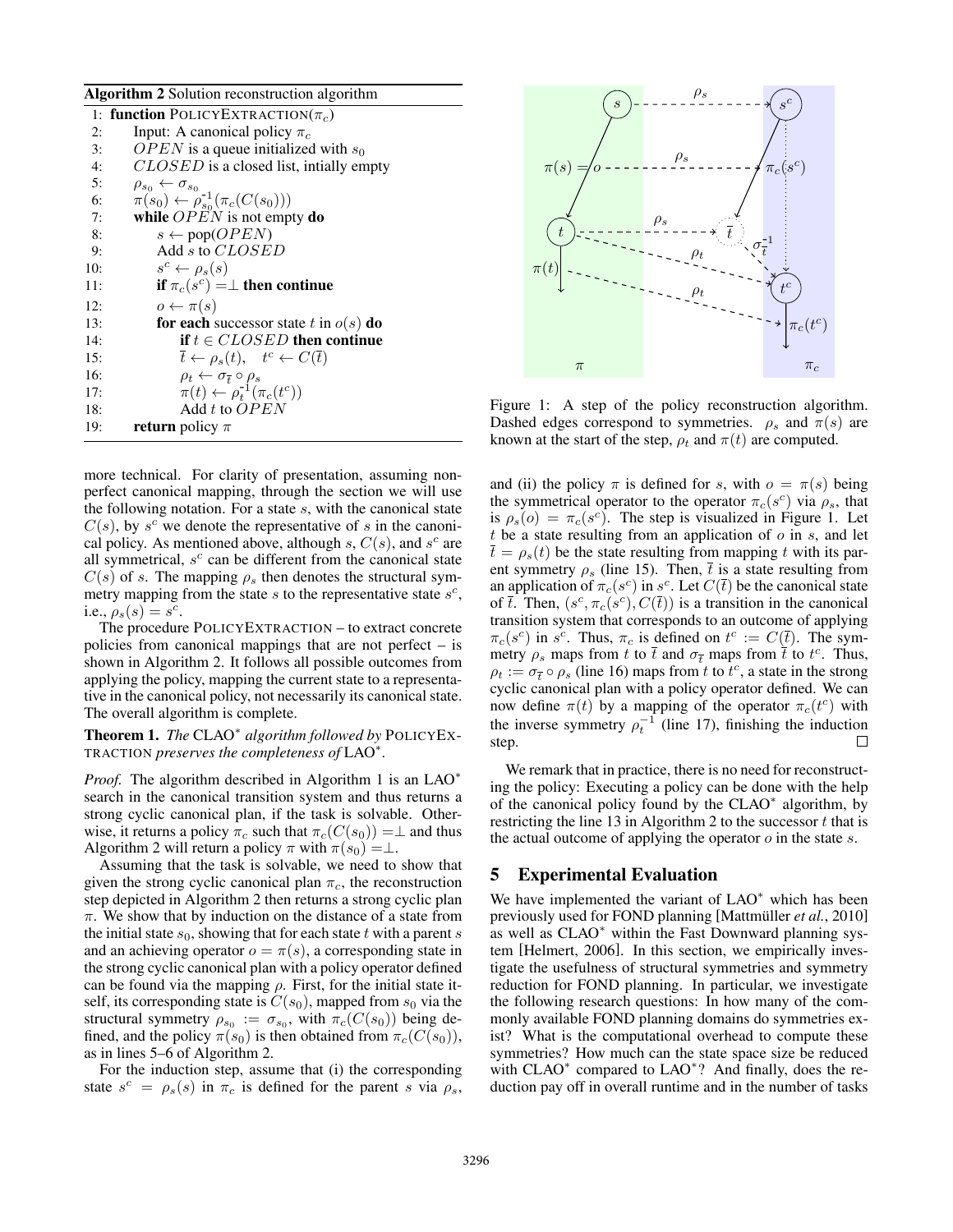that can be solved? As a basis for these investigations, we compare the performance of our LAO<sup>\*</sup> implementation to the LAO<sup>\*</sup>-based FOND planner myND.

Our experiments have been conducted on a server equipped with 2.3 GHz Quad-Core AMD Opteron 2356 CPUs. The time and memory bounds per run are 30 minutes and 2GB, respectively. For the evaluation, we use the FF heuristic [Hoffmann and Nebel, 2001], a state-of-the-art heuristic for classical planning already available in Fast Downward (for FOND planning tasks, the FF heuristic is computed based of alloutcomes determinizations). The experiments focus on the computationally challenging parts, i.e., computing the structural symmetries, and searching with  $LAO^*$  and  $CLAO^*$ , excluding the policy extraction step (the latter could be done in linear time in the policy size). Our benchmark set consists of all IPC-08 FOND planning domains, including the larger tasks generated by Muise *et al.* [2012].

#### Fast Downward LAO<sup>\*</sup> compared to myND

We first investigated the performance of our  $LAO^*$  implementation in Fast Downward (shortly called FD-LAO<sup>\*</sup> in the following) compared to the FOND planner myND. For both FD- $LAO<sup>*</sup>$  and myND, we used the FF heuristic, which is available in both solvers. In Figure 2, we report the *coverage*, i.e., the number of planning tasks for which a solution has been found within our resource bounds. The total number of planning tasks per domain in reported in parenthesis.

|                        | Coverage |         |  |
|------------------------|----------|---------|--|
| Domain                 | myND     | FD-LAO* |  |
| BLOCKSWORLD(30)        | 26       | $-3$    |  |
| BLOCKSWORLD-2(15)      | 9        | $-1$    |  |
| ELEVATORS(15)          | 11       | $+3$    |  |
| EX-BLOCKSWORLD(15)     | 8        | $+0$    |  |
| FAULTS-NEW(190)        | 114      | $+53$   |  |
| FAULTS(55)             | 55       | $-3$    |  |
| FIRST-RESPONDERS(100)  | 83       | $+14$   |  |
| FOREST(100)            | 6        | $+2$    |  |
| FOREST-NEW $(100)$     | 15       | $-8$    |  |
| TRIANGLE-TIREWORLD(40) |          | $+0$    |  |
| Sum(660)               | 334      | $+57$   |  |

Figure 2: Coverage results of myND vs. FD-LAO<sup>\*</sup>.

We observe that  $FD\text{-}LAO^*$  is competitive with myND, and additionally, FD-LAO<sup>\*</sup> has distinct advantages in the domains FAULTS-NEW and FIRST-RESPONDERS. Overall, FD- $LAO<sup>*</sup>$  solves 57 more planning tasks, which is remarkable due to the usual exponential complexity increase in the task size. As a main conclusion, we observe that  $FD-LAO*$  provides a competitive basis for the following experiments.

### CLAO<sup>\*</sup>compared to FD-LAO<sup>\*</sup>

In the following, we evaluate the potential of symmetry reduction for LAO<sup>\*</sup>-based FOND planning. Firstly, we observed that symmetries often occur in the common FOND planning benchmarks: out of 660 planning tasks that we have considered in total, symmetries have been found in 535 of these. The preprocessing time to compute the symmetries is depicted in Figure 3. The plot shows the number of tasks for which the symmetry precomputation has finished as a function over time (i.e., the point  $(x, y)$  on the plot means that for *y* tasks, the symmetry precomputation time is  $\leq x$  seconds).



Figure 3: Number of planning tasks for which the symmetry precomputation finished as a function over time (in seconds)

We observe that the computation of symmetries can mostly be done rather efficiently: For most tasks, the computation finished within a couple of seconds (e.g., for  $> 78\%$  of the considered tasks, the symmetry computation finished within one second, for  $> 90\%$  of the tasks within ten seconds).

As a natural follow-up question, given that symmetries exist in many FOND planning domains, we investigate to which extent the size of the search spaces can be reduced when applying CLAO<sup>\*</sup>, and whether the reduction pays off in lower runtime. To address these questions, we provide scatterplots for the number of generated nodes and the runtime (including the time for the symmetry precomputation) in Figure 4 and 5.



Figure 4: Number of node generations with FD-LAO<sup> $*$ </sup> (xaxis) vs.  $CLAO<sup>*</sup>(y-axis)$ .

A dot below the diagonal means that  $FD-LAO*$  generates more nodes (or needs more time, respectively) than CLAO<sup>\*</sup>, and a dot above the diagonal means the opposite.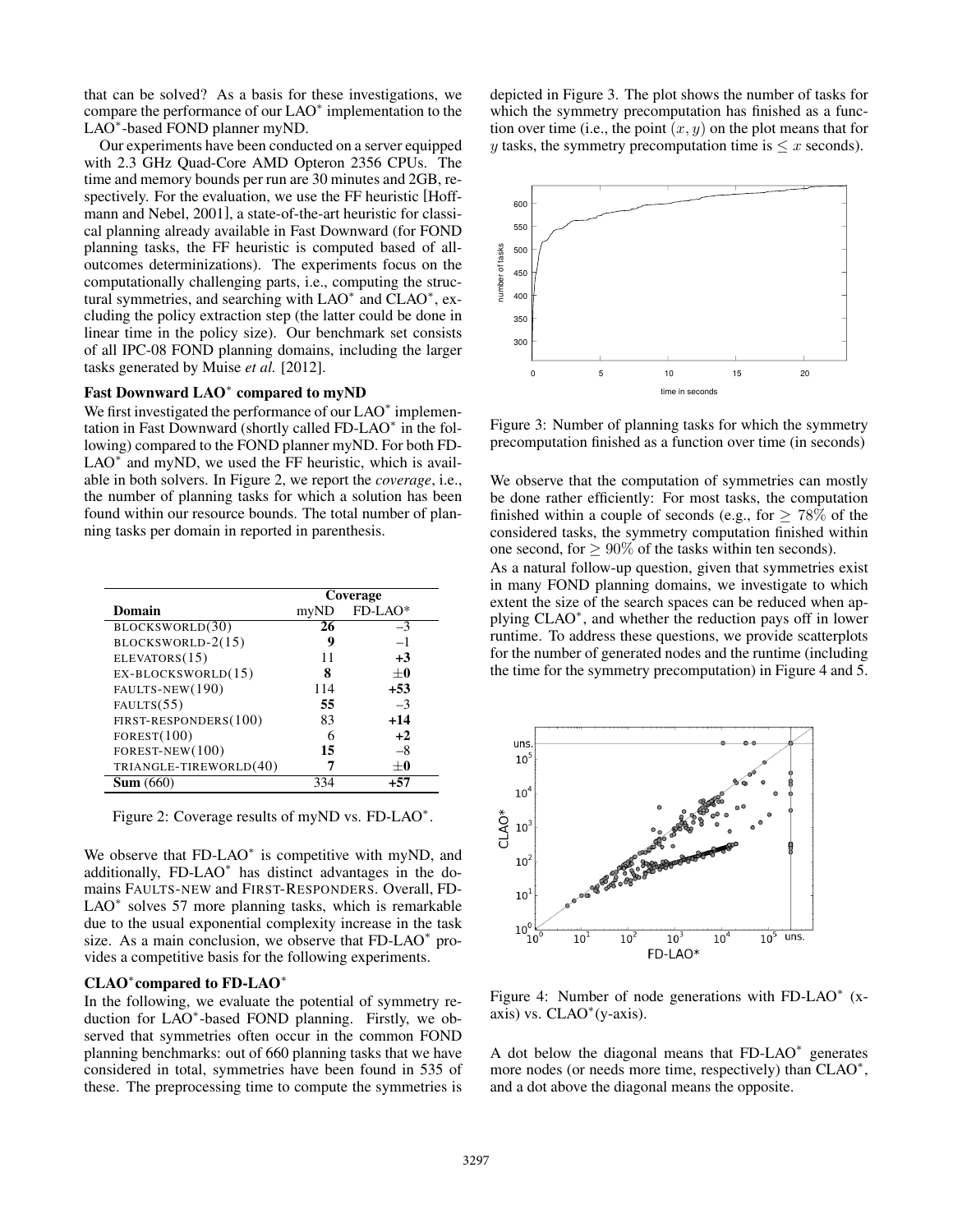Figure 4 shows that the number of generated nodes with  $CLAO^*$  is mostly as high as for FD-LAO<sup> $*$ </sup> for most tasks. In addition, in several tasks CLAO<sup>\*</sup> generates significantly fewer nodes, sometimes by several orders of magnitude. The "straight line" in the plot corresponds to tasks of the FOREST-NEW domain, where symmetry reduction particularly applies and reduces the state space.

![](_page_5_Figure_1.jpeg)

Figure 5: Runtime for FD-LAO<sup>\*</sup> (x-axis) vs. CLAO<sup>\*</sup> (y-axis).

Figure 5 shows that the reduced state space size in turn pays off in significantly reduced runtimes, again by orders of magnitude in several tasks. The runtimes include a slight overhead per node in order to compute symmetrical representative states. The plot shows in particular that this overhead is negligible compared to the smaller number of generated nodes. Finally, we compare the coverage of  $FD\text{-}LAO^*$  and  $CLAO^*$ in Figure 6. The table particularly shows the total number of tasks per domain  $(\#T)$  as well as the number of tasks where symmetries have been found (#*S*) in parenthesis (#*S/*#*T*).

|                          | Coverage  |          |
|--------------------------|-----------|----------|
| Domain                   | $FD-LAO*$ | $CLAO^*$ |
| BLOCKSWORLD(15/30)       | 23        | $-2$     |
| BLOCKSWORLD-2(5/15)      | 8         | $+0$     |
| ELEVATORS $(12/15)$      | 14        | $+0$     |
| EX-BLOCKSWORLD(13/15)    |           | $+1$     |
| FAULTS-NEW(167/190)      | 167       | $+21$    |
| FAULTS(54/55)            | 52        | $+3$     |
| FIRST-RESPONDERS(97/100) | 97        | $+2$     |
| FOREST(84/100)           |           | $+0$     |
| FOREST-NEW(88/100)       |           | $-1$     |
| TRIANGLE-TIREWORLD(0/40) |           | $+0$     |
| <b>Sum</b> $(535/660)$   | 39        |          |

Figure 6: Coverage result overview for FD-LAO<sup>\*</sup> compared to CLAO<sup>\*</sup>. In parenthesis: tasks where symmetries have been found / total number of tasks.

The fewer number of generated nodes of  $CLAO^*$  also pays off in a significant coverage increase of 24 additionally solved tasks. Again, we remark that such a coverage increase is remarkable because the task's complexity usually increases exponentially in its size. In particular,  $CLAO<sup>*</sup>$  achieves a significant coverage increase in the FAULTS-NEW domain (21 additionally solved tasks). The domains FOREST-NEW and BLOCKSWORLD show that the per-node overhead of symmetry reduction can also lead to a slight coverage decrease.

Finally, we also compared the sizes of the policies *i.e.*, the number of state-action pairs needed to store the strong cyclic plan found by  $FD\text{-}LAO^*$  and  $CLAO^*$ . The plot is depicted in Figure 7. We observe that the sizes are often similar, although canonical policies are sometimes significantly more compact.

![](_page_5_Figure_9.jpeg)

Figure 7: Sizes of policies found by  $FD-LAO^*$  (x-axis) vs.  $CLAO*(y-axis)$ .

Overall, our experiments show that symmetry reduction can be very beneficial for FOND planning: Symmetries do occur in various domains, they can mostly be computed efficiently, and the resulting smaller state spaces often allow CLAO<sup>\*</sup> to solve more tasks than FD-LAO<sup>\*</sup>.

As a side effect of our experiments, we have also observed that the base implementation  $FD\text{-}LAO^*$  of  $LAO^*$  in the Fast Downward planning system has already shown promising performance compared to myND. We have thus also presented a new and competitive LAO<sup>\*</sup>-based FOND planner, making multiple Fast Downwards features available to the FOND planning community.

# 6 Conclusion

We have lifted symmetry reduction from classical planning with  $A^*$  to FOND planning with LAO<sup>\*</sup>. Our experimental evaluation has shown that the resulting algorithm  $CLAO^*$  is beneficial compared to pure  $LAO^*$  on a variety of common FOND planning domains. In the future, motivated by the encouraging results, it will be interesting to investigate the further potential of pruning methods for FOND planning with  $LAO^*$ , with a particular focus on the question whether synergy effects of different pruning methods can be achieved.